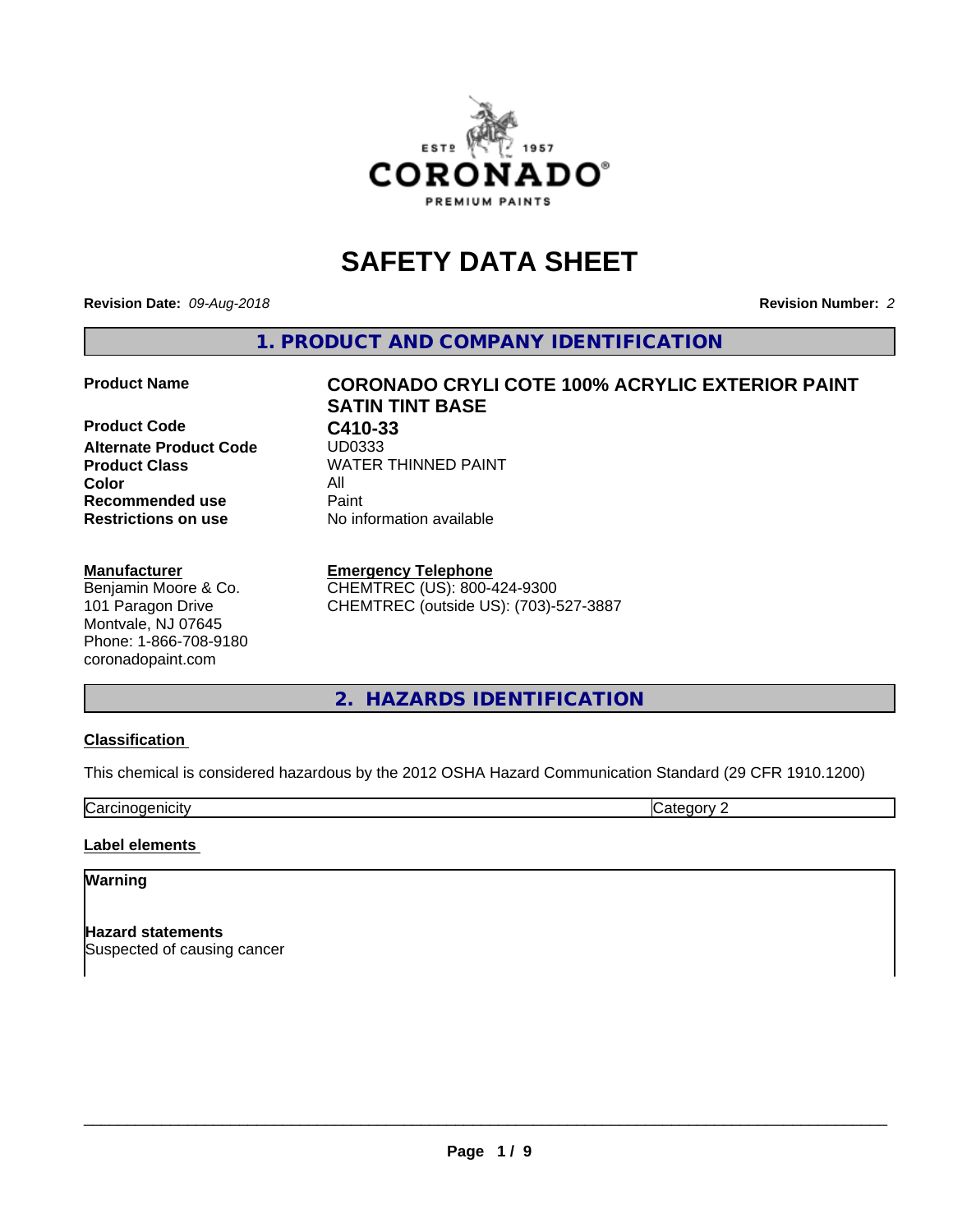

**Appearance** liquid **Odor in the original of the original of the original of the original of the original of the original of the original of the original of the original of the original of the original of the original of t** 

## **Precautionary Statements - Prevention**

Obtain special instructions before use Do not handle until all safety precautions have been read and understood Use personal protective equipment as required

## **Precautionary Statements - Response**

IF exposed or concerned: Get medical advice/attention

## **Precautionary Statements - Storage**

Store locked up

## **Precautionary Statements - Disposal**

Dispose of contents/container to an approved waste disposal plant

## **Hazards not otherwise classified (HNOC)**

Not applicable

## **Other information**

No information available

## **3. COMPOSITION INFORMATION ON COMPONENTS**

| Chemical name                              | CAS No.    | Weight-% |
|--------------------------------------------|------------|----------|
| Titanium dioxide                           | 13463-67-7 |          |
| Kaolin                                     | 1332-58-7  |          |
| Zinc oxide                                 | 1314-13-2  |          |
| Sodium C14-C16 olefin sulfonate            | 68439-57-6 | U.5      |
| Urea, N-(3,4-dichlorophenyl)-N,N-dimethyl- | 330-54-1   | ს.ხ      |

## **4. FIRST AID MEASURES**

| <b>General Advice</b> | No hazards which require special first aid measures.                                                     |
|-----------------------|----------------------------------------------------------------------------------------------------------|
| <b>Eye Contact</b>    | Rinse thoroughly with plenty of water for at least 15 minutes and consult a<br>physician.                |
| <b>Skin Contact</b>   | Wash off immediately with soap and plenty of water while removing all<br>contaminated clothes and shoes. |
| <b>Inhalation</b>     | Move to fresh air. If symptoms persist, call a physician.                                                |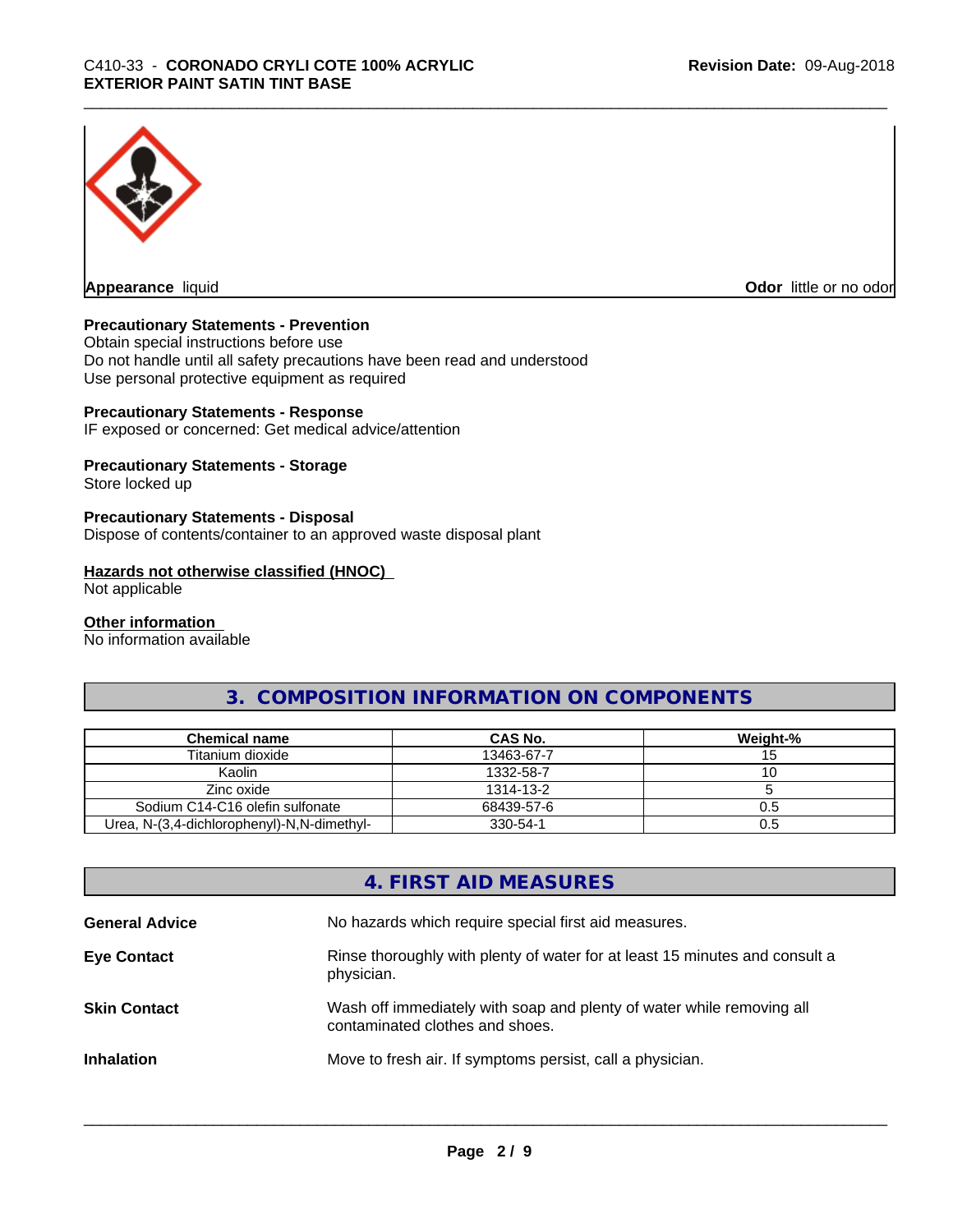| Ingestion                                                                           | if necessary.   | Clean mouth with water and afterwards drink plenty of water. Consult a physician                           |                                                                                                                 |  |  |  |
|-------------------------------------------------------------------------------------|-----------------|------------------------------------------------------------------------------------------------------------|-----------------------------------------------------------------------------------------------------------------|--|--|--|
| <b>Most Important</b><br><b>Symptoms/Effects</b>                                    | None known.     |                                                                                                            |                                                                                                                 |  |  |  |
| <b>Notes To Physician</b>                                                           |                 | Treat symptomatically.                                                                                     |                                                                                                                 |  |  |  |
|                                                                                     |                 | 5. FIRE-FIGHTING MEASURES                                                                                  |                                                                                                                 |  |  |  |
| <b>Suitable Extinguishing Media</b>                                                 |                 | Use extinguishing measures that are appropriate to local<br>circumstances and the surrounding environment. |                                                                                                                 |  |  |  |
| <b>Protective Equipment And Precautions For</b><br><b>Firefighters</b>              |                 | and full protective gear.                                                                                  | As in any fire, wear self-contained breathing apparatus<br>pressure-demand, MSHA/NIOSH (approved or equivalent) |  |  |  |
| <b>Specific Hazards Arising From The Chemical</b>                                   |                 | Closed containers may rupture if exposed to fire or<br>extreme heat.                                       |                                                                                                                 |  |  |  |
| <b>Sensitivity To Mechanical Impact</b>                                             |                 | No.                                                                                                        |                                                                                                                 |  |  |  |
| <b>Sensitivity To Static Discharge</b>                                              |                 | No.                                                                                                        |                                                                                                                 |  |  |  |
| <b>Flash Point Data</b><br>Flash Point (°F)<br>Flash Point (°C)<br><b>Method</b>    |                 | Not applicable<br>Not applicable<br>Not applicable                                                         |                                                                                                                 |  |  |  |
| <b>Flammability Limits In Air</b>                                                   |                 |                                                                                                            |                                                                                                                 |  |  |  |
| Lower flammability limit:<br><b>Upper flammability limit:</b>                       |                 | Not applicable<br>Not applicable                                                                           |                                                                                                                 |  |  |  |
| Health: 1<br><b>NFPA</b>                                                            | Flammability: 0 | Instability: 0                                                                                             | <b>Special: Not Applicable</b>                                                                                  |  |  |  |
| <b>NFPA Legend</b><br>0 - Not Hazardous<br>1 - Slightly<br>2 - Moderate<br>3 - High |                 |                                                                                                            |                                                                                                                 |  |  |  |

4 - Severe

*The ratings assigned are only suggested ratings, the contractor/employer has ultimate responsibilities for NFPA ratings where this system is used.*

*Additional information regarding the NFPA rating system is available from the National Fire Protection Agency (NFPA) at www.nfpa.org.*

## **6. ACCIDENTAL RELEASE MEASURES**

**Personal Precautions** Avoid contact with skin, eyes and clothing. Ensure adequate ventilation.

 $\overline{\phantom{a}}$  ,  $\overline{\phantom{a}}$  ,  $\overline{\phantom{a}}$  ,  $\overline{\phantom{a}}$  ,  $\overline{\phantom{a}}$  ,  $\overline{\phantom{a}}$  ,  $\overline{\phantom{a}}$  ,  $\overline{\phantom{a}}$  ,  $\overline{\phantom{a}}$  ,  $\overline{\phantom{a}}$  ,  $\overline{\phantom{a}}$  ,  $\overline{\phantom{a}}$  ,  $\overline{\phantom{a}}$  ,  $\overline{\phantom{a}}$  ,  $\overline{\phantom{a}}$  ,  $\overline{\phantom{a}}$ 

**Other Information** Prevent further leakage or spillage if safe to do so.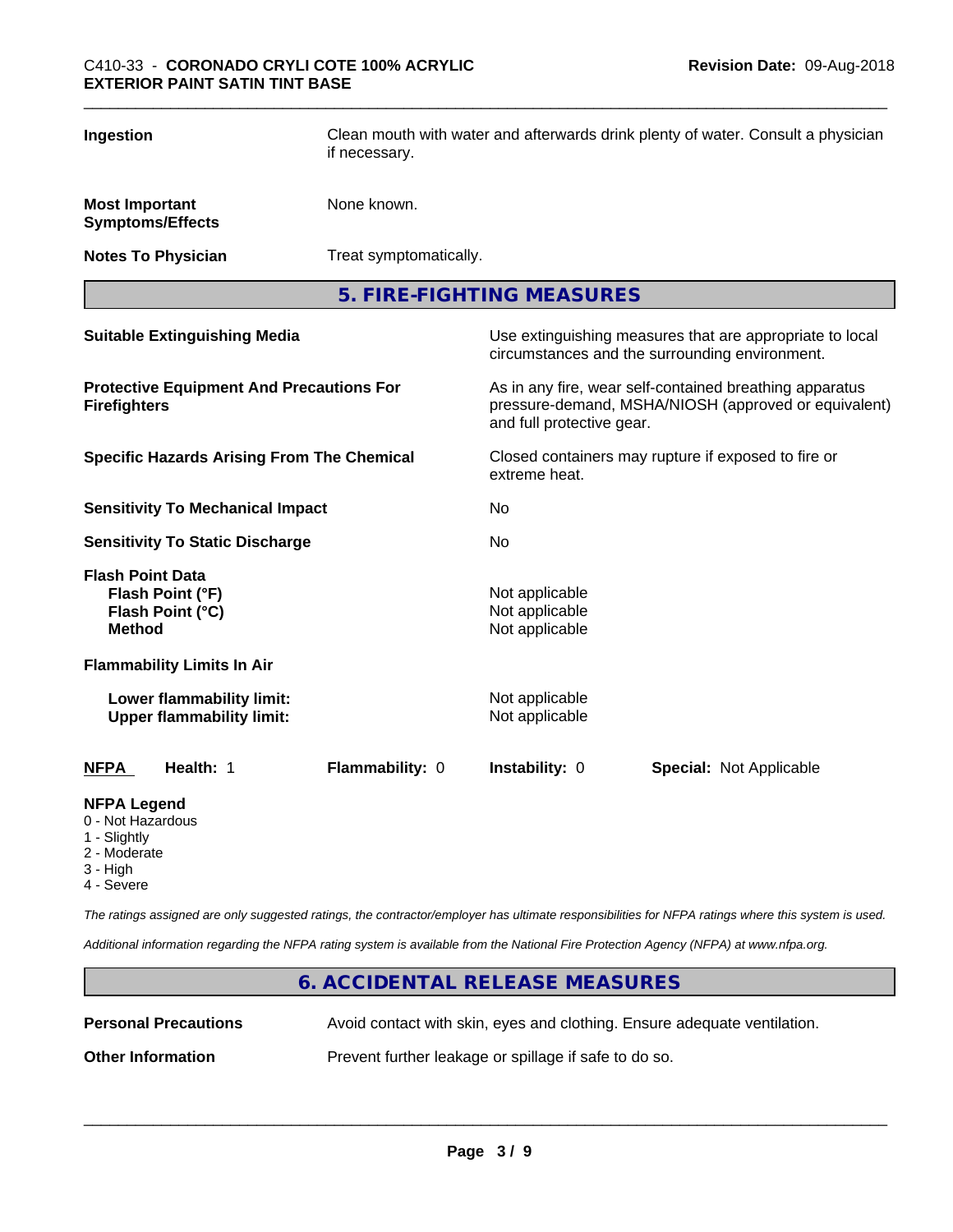| <b>Environmental precautions</b> | See Section 12 for additional Ecological Information.                                                                                                                            |  |
|----------------------------------|----------------------------------------------------------------------------------------------------------------------------------------------------------------------------------|--|
| <b>Methods for Cleaning Up</b>   | Soak up with inert absorbent material. Sweep up and shovel into suitable<br>containers for disposal.                                                                             |  |
|                                  | 7. HANDLING AND STORAGE                                                                                                                                                          |  |
| Handling                         | Avoid contact with skin, eyes and clothing. Avoid breathing vapors, spray mists or<br>sanding dust. In case of insufficient ventilation, wear suitable respiratory<br>equipment. |  |
| <b>Storage</b>                   | Keep container tightly closed. Keep out of the reach of children.                                                                                                                |  |
| <b>Incompatible Materials</b>    | No information available                                                                                                                                                         |  |
|                                  |                                                                                                                                                                                  |  |

## **8. EXPOSURE CONTROLS/PERSONAL PROTECTION**

## **Exposure Limits**

| <b>Chemical name</b>                       | <b>ACGIH TLV</b>                               | <b>OSHA PEL</b>                                        |
|--------------------------------------------|------------------------------------------------|--------------------------------------------------------|
| Titanium dioxide                           | 10 mg/m $3$ - TWA                              | 15 mg/m <sup>3</sup> - TWA                             |
| Kaolin                                     | $2 \text{ mg/m}^3$ - TWA                       | 15 mg/m <sup>3</sup> - TWA<br>$5 \text{ mg/m}^3$ - TWA |
| Zinc oxide                                 | $2 \text{ mg/m}^3$ - TWA<br>10 mg/m $3$ - STEL | $5 \text{ mg/m}^3$ - TWA<br>15 mg/m $3$ - TWA          |
| Urea, N-(3,4-dichlorophenyl)-N,N-dimethyl- | 10 mg/m $3$ - TWA                              | N/E                                                    |

## **Legend**

ACGIH - American Conference of Governmental Industrial Hygienists Exposure Limits OSHA - Occupational Safety & Health Administration Exposure Limits N/E - Not Established

**Engineering Measures** Ensure adequate ventilation, especially in confined areas.

#### **Personal Protective Equipment**

| <b>Eye/Face Protection</b><br><b>Skin Protection</b><br><b>Respiratory Protection</b> | Safety glasses with side-shields.<br>Protective gloves and impervious clothing.<br>In case of insufficient ventilation wear suitable respiratory equipment. |
|---------------------------------------------------------------------------------------|-------------------------------------------------------------------------------------------------------------------------------------------------------------|
| <b>Hygiene Measures</b>                                                               | Avoid contact with skin, eyes and clothing. Remove and wash contaminated                                                                                    |

## **9. PHYSICAL AND CHEMICAL PROPERTIES**

clothing before re-use. Wash thoroughly after handling.

**Appearance** liquid **Odor** little or no odor **Density (lbs/gal)** 10.6 - 10.7 **Specific Gravity** 1.27 - 1.29

**Odor Threshold** No information available **pH** No information available **Viscosity (cps)**  $\blacksquare$  No information available<br> **Solubility (ies)** Solubility (ies) **No information available Water solubility Water solubility Water solubility Water solubility Water solubility Water solution**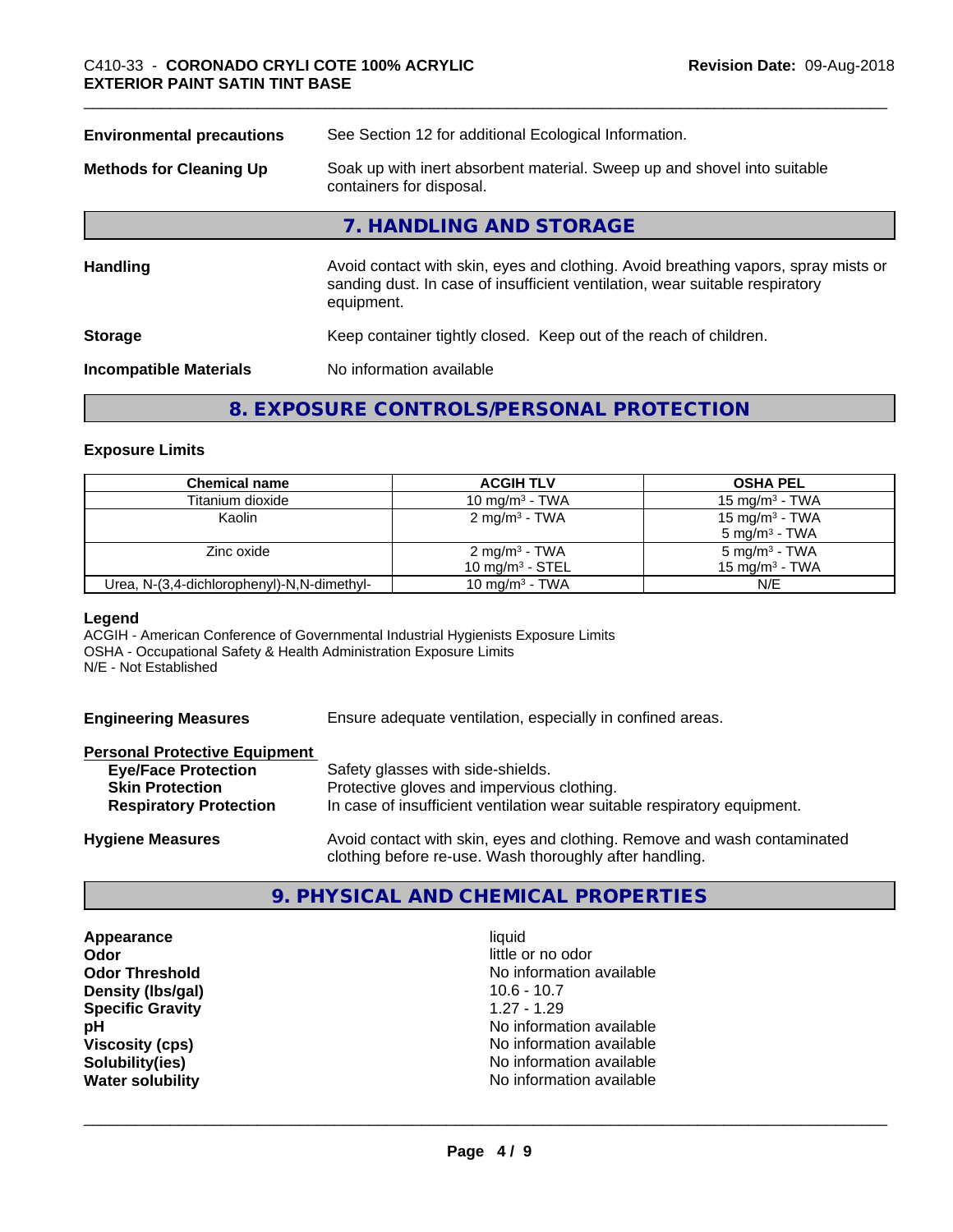| <b>Evaporation Rate</b>              | No information available |
|--------------------------------------|--------------------------|
| Vapor pressure @20 °C (kPa)          | No information available |
| Vapor density                        | No information available |
| Wt. % Solids                         | 45 - 55                  |
| Vol. % Solids                        | $35 - 45$                |
| Wt. % Volatiles                      | $45 - 55$                |
| <b>Vol. % Volatiles</b>              | $55 - 65$                |
| VOC Regulatory Limit (g/L)           | < 50                     |
| <b>Boiling Point (°F)</b>            | 212                      |
| <b>Boiling Point (°C)</b>            | 100                      |
| <b>Freezing Point (°F)</b>           | 32                       |
| Freezing Point (°C)                  | 0                        |
| Flash Point (°F)                     | Not applicable           |
| Flash Point (°C)                     | Not applicable           |
| Method                               | Not applicable           |
| Flammability (solid, gas)            | Not applicable           |
| <b>Upper flammability limit:</b>     | Not applicable           |
| Lower flammability limit:            | Not applicable           |
| <b>Autoignition Temperature (°F)</b> | No information available |
| <b>Autoignition Temperature (°C)</b> | No information available |
| Decomposition Temperature (°F)       | No information available |
| Decomposition Temperature (°C)       | No information available |
| <b>Partition coefficient</b>         | No information available |
|                                      |                          |

## **10. STABILITY AND REACTIVITY**

| <b>Reactivity</b>                         | Not Applicable                           |
|-------------------------------------------|------------------------------------------|
| <b>Chemical Stability</b>                 | Stable under normal conditions.          |
| <b>Conditions to avoid</b>                | Prevent from freezing.                   |
| <b>Incompatible Materials</b>             | No materials to be especially mentioned. |
| <b>Hazardous Decomposition Products</b>   | None under normal use.                   |
| <b>Possibility of hazardous reactions</b> | None under normal conditions of use.     |

**11. TOXICOLOGICAL INFORMATION**

**Product Information**

## **Information on likely routes of exposure**

**Principal Routes of Exposure** Eye contact, skin contact and inhalation.

**Acute Toxicity** 

**Product Information** No information available

## **Symptoms related to the physical, chemical and toxicological characteristics**

**Symptoms** No information available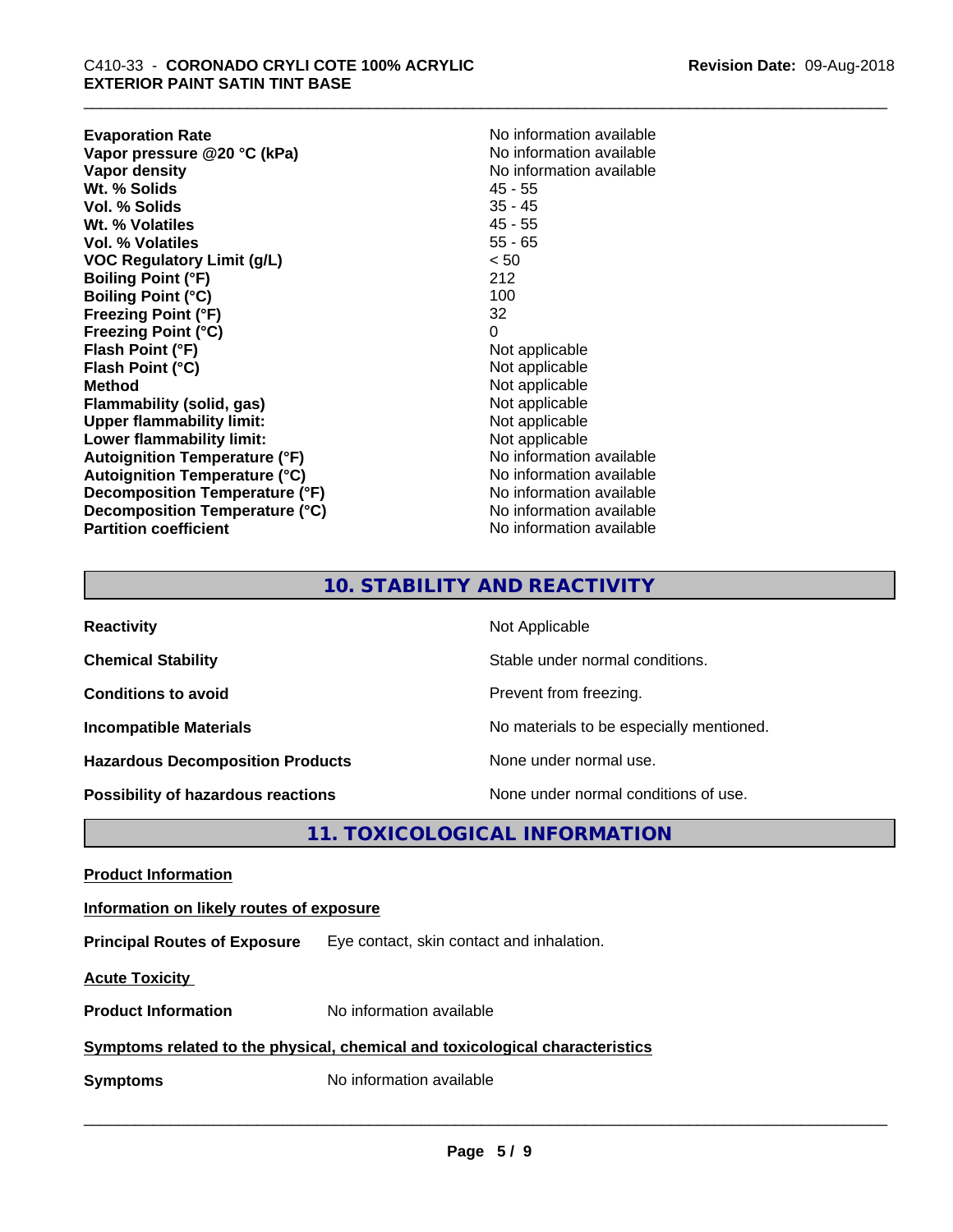## **Delayed and immediate effects as well as chronic effects from short and long-term exposure**

| Eye contact                     | May cause slight irritation.                                                      |
|---------------------------------|-----------------------------------------------------------------------------------|
| <b>Skin contact</b>             | Substance may cause slight skin irritation. Prolonged or repeated contact may dry |
|                                 | skin and cause irritation.                                                        |
| <b>Inhalation</b>               | May cause irritation of respiratory tract.                                        |
| Ingestion                       | Ingestion may cause gastrointestinal irritation, nausea, vomiting and diarrhea.   |
| <b>Sensitization</b>            | No information available                                                          |
| <b>Neurological Effects</b>     | No information available.                                                         |
| <b>Mutagenic Effects</b>        | No information available.                                                         |
| <b>Reproductive Effects</b>     | No information available.                                                         |
| <b>Developmental Effects</b>    | No information available.                                                         |
| Target organ effects            | No information available.                                                         |
| <b>STOT - single exposure</b>   | No information available.                                                         |
| <b>STOT - repeated exposure</b> | No information available.                                                         |
| Other adverse effects           | No information available.                                                         |
| <b>Aspiration Hazard</b>        | No information available                                                          |

#### **Numerical measures of toxicity**

#### **The following values are calculated based on chapter 3.1 of the GHS document**

**ATEmix (oral)** 60929 mg/kg

#### **Component Information**

Titanium dioxide LD50 Oral: > 10000 mg/kg (Rat) Kaolin LD50 Oral: > 5000 mg/kg (Rat) Zinc oxide LD50 Oral: 5000 mg/kg (Rat) LC50 Inhalation (Dust):  $> 5700$  mg/m<sup>3</sup> (Rat, 4 hr.) Urea, N-(3,4-dichlorophenyl)-N,N-dimethyl- LD50 Oral: 1017 mg/kg (Rat) LD50 Dermal: > 5000 mg/kg (Rat)

## **Carcinogenicity**

*The information below indicateswhether each agency has listed any ingredient as a carcinogen:.*

| <b>Chemical</b><br>name                                                                                                                         | <b>IARC</b>                   | <b>NTP</b> | <b>OSHA</b> |  |
|-------------------------------------------------------------------------------------------------------------------------------------------------|-------------------------------|------------|-------------|--|
|                                                                                                                                                 | .<br>2B<br>≞Human<br>Possible |            | ∟isted      |  |
| <b>The Contract of the Contract of the Contract of the Contract of the Contract of the Contract of the Contract o</b><br>n dioxide<br>l itanium | Carcinogen                    |            |             |  |

• Although IARC has classified titanium dioxide as possibly carcinogenic to humans (2B), their summary concludes: "No significant exposure to titanium dioxide is thought to occur during the use of products in which titanium dioxide is bound to other materials, such as paint."

## **Legend**

IARC - International Agency for Research on Cancer NTP - National Toxicity Program OSHA - Occupational Safety & Health Administration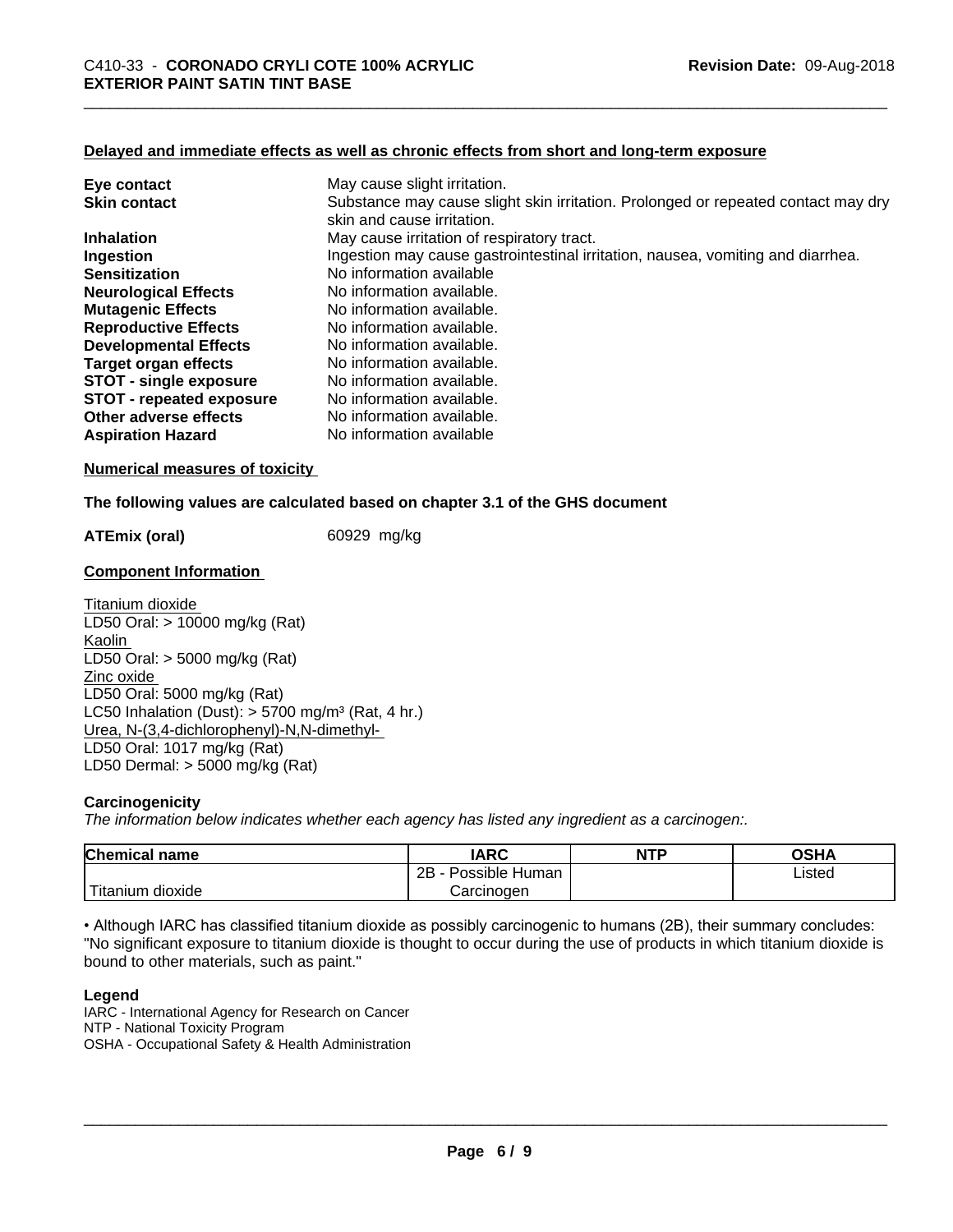## **12. ECOLOGICAL INFORMATION**

## **Ecotoxicity Effects**

The environmental impact of this product has not been fully investigated.

## **Product Information**

## **Acute Toxicity to Fish**

No information available

## **Acute Toxicity to Aquatic Invertebrates**

No information available

## **Acute Toxicity to Aquatic Plants**

No information available

## **Persistence / Degradability**

No information available.

## **Bioaccumulation**

There is no data for this product.

## **Mobility in Environmental Media**

No information available.

## **Ozone**

No information available

## **Component Information**

## **Acute Toxicity to Fish**

Titanium dioxide  $LC50:$  > 1000 mg/L (Fathead Minnow - 96 hr.) Urea, N-(3,4-dichlorophenyl)-N,N-dimethyl- LC50: 3.5 mg/L (Rainbow Trout - 96 hr.)

#### **Acute Toxicity to Aquatic Invertebrates** No information available

## **Acute Toxicity to Aquatic Plants**

No information available

|--|

## **Waste Disposal Method** Dispose of in accordance with federal, state, and local regulations. Local requirements may vary, consult your sanitation department or state-designated environmental protection agency for more disposal options.

## **14. TRANSPORT INFORMATION**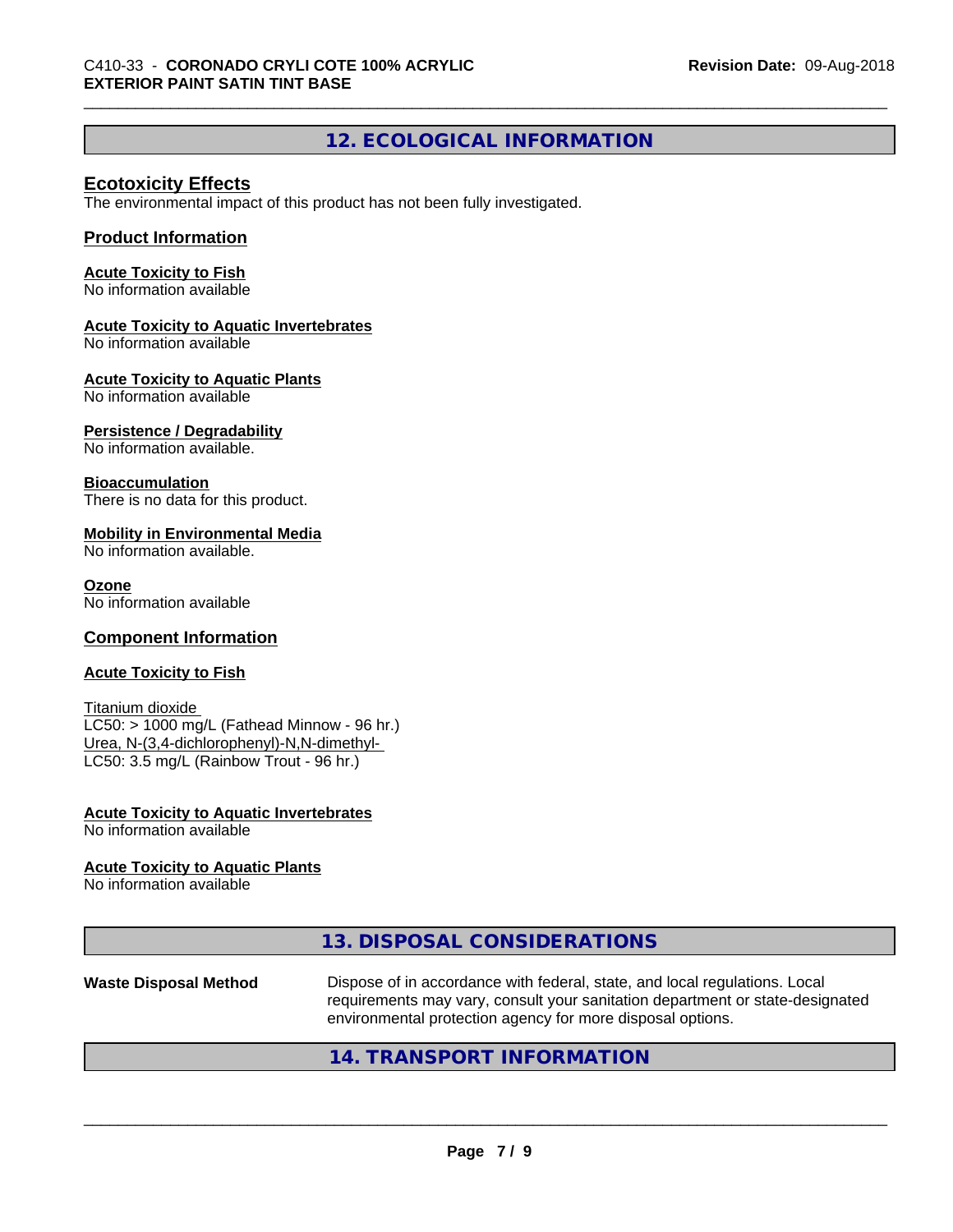| <b>DOT</b>         | Not regulated                     |  |
|--------------------|-----------------------------------|--|
| <b>ICAO / IATA</b> | Not regulated                     |  |
| <b>IMDG / IMO</b>  | Not regulated                     |  |
|                    | <b>15. REGULATORY INFORMATION</b> |  |

## **International Inventories**

| <b>TSCA: United States</b> | Yes - All components are listed or exempt. |
|----------------------------|--------------------------------------------|
| <b>DSL: Canada</b>         | Yes - All components are listed or exempt. |

## **Federal Regulations**

| SARA 311/312 hazardous categorization |     |  |
|---------------------------------------|-----|--|
| Acute health hazard                   | Nο  |  |
| Chronic Health Hazard                 | Yes |  |
| Fire hazard                           | Nο  |  |
| Sudden release of pressure hazard     | Nο  |  |
| Reactive Hazard                       | No  |  |

## **SARA 313**

Section 313 of Title III of the Superfund Amendments and Reauthorization Act of 1986 (SARA). This product contains a chemical or chemicals which are subject to the reporting requirements of the Act and Title 40 of the Code of Federal Regulations, Part 372:

| <b>Chemical name</b> | CAS No.  | Weight-% | <b>CERCLA/SARA 313</b><br>(de minimis concentration) |
|----------------------|----------|----------|------------------------------------------------------|
| Zinc oxide           | 314-13-2 |          |                                                      |

## **Clean Air Act,Section 112 Hazardous Air Pollutants (HAPs) (see 40 CFR 61)**

This product contains the following HAPs:

*None*

## **US State Regulations**

## **California Proposition 65**

**A** WARNING: Cancer and Reproductive Harm– www.P65warnings.ca.gov

## **State Right-to-Know**

| Chr<br>name<br><b>Ami</b> | ---<br>МE<br>aliluacua | Jersev<br><b>New</b> | <br>anıa |
|---------------------------|------------------------|----------------------|----------|
| litanium<br>dioxide       |                        |                      |          |
| Kaolin                    |                        |                      |          |